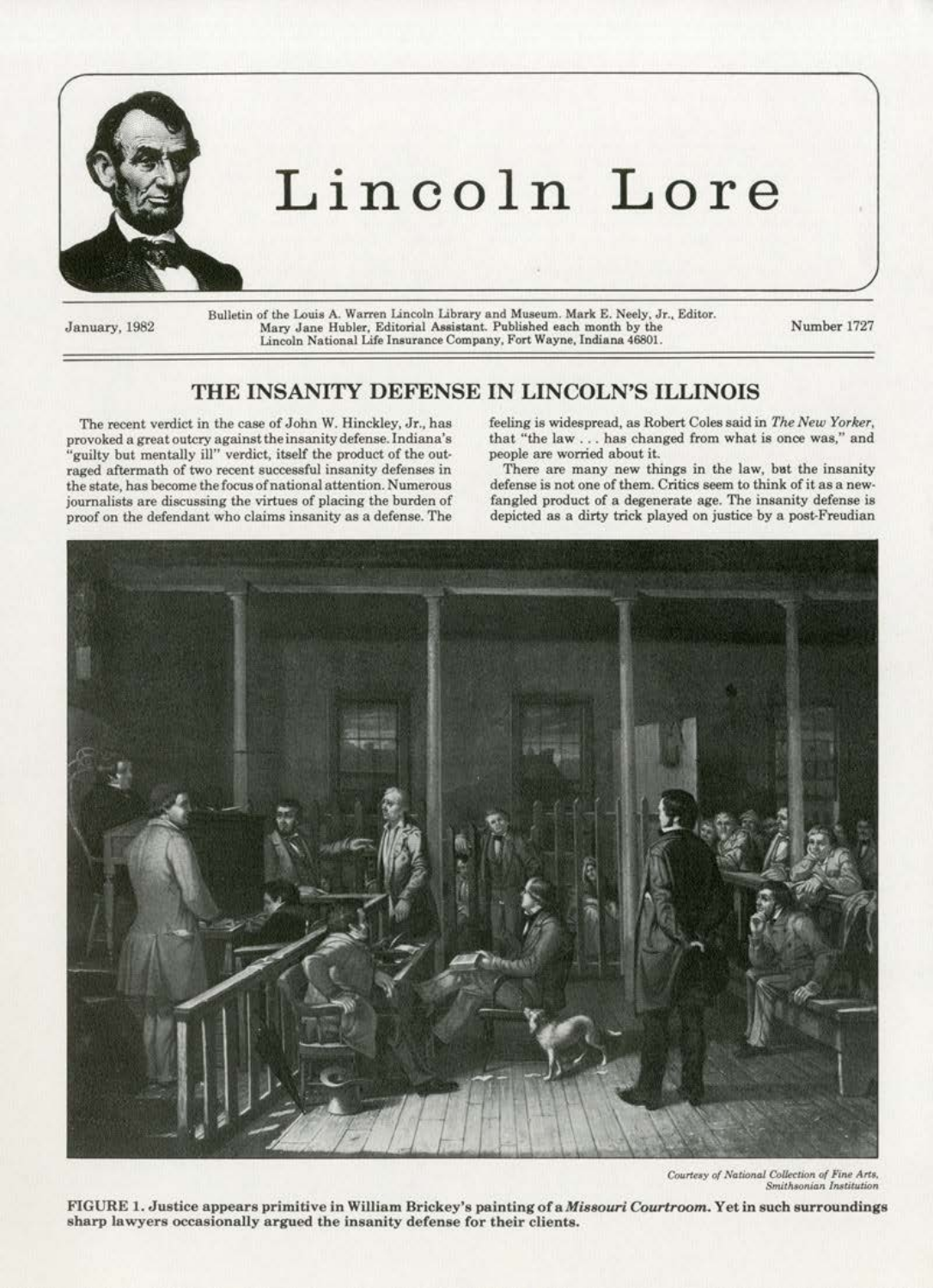society incapable of telling right from wrong. In truth, the insanity defense is much older than Freudian psychology. It is an aged institution in American and English law. It was well established when Abraham Lincoln practiced law. He might have used it for his own clients, and he certainly saw it used in Illinois courtrooms. He never complained about its use, and the Illinois Supreme Court of Lincoln's day upheld the insanity defense and met some of the same arguments that are used against it today.

In June, 1855, a man name Isaac Wyant became embroiled in a street brawl over a land boundary dispute. One Anson Rusk shot Wyant in the arm. After the limb was amputated near the shoulder, Wyant murdered Rusk in the County Clerk's offioo in Clinton, Illinois, on October 12, 1855. He shot him four times in broad daylight and in the presence of several witnesses. In 1857 the case (The People *u.* Wyant) was tried in Bloomington, Illinois (March 31-April 5), on a change of venue. David Davis was the judge, and Lincoln aided the prosecution.

Wyant pleaded not guilty by reason of insanity. His sanity had been questionable long before the murder, and several doctors, including the Superintendent of the State Hospital for the Insane at Jacksonville, testified for the defense. Wyant was acquitted and became an inmate at Jacksonville for several years thereafter. He was eventually released on condition that he return to his native Indiana to stay.

Joseph E. McDonald met Lincoln and other lawyers when they were discussing the case in Danville. Lincoln "had made a vigorous fight for the prosecution'' and was surprised to learn that Wyant was an old friend of McDonald's. McDonald had frequently represented him as his counsel in various scrapes in the past. Lincoln wanted to know all about the defendant, and McDonald filled him in. As the lawyers headed to the courthouse the next day, Lincoln told McDonald that he had been much disturbed by what he had learned about Wyant. He had had trouble sleeping, fearing that "he had been too bitter and unrelenting in his prosecution." "I acted," Lincoln said, "on the theory that he was 'possuming' insanity, and now I fear l have been too severe and that the poor fellow may be insane after all. If he cannot realize the wrong of his crime, then I was wrong in aiding to punish him."

Lincoln had learned his lesson. Within a few months of the Wyant trial, Robert Sloo of Shawneetown, Illinois, killed a man who had written a newspaper article critical of Sloo's father. The father had been running for a minor office and was a friend of Lincoln's. He wrote Lincoln to ask for help in his son's defense. Lincoln could not go, but he recommended the lawyer who had successfully defended Wyant. Sloo. too, was found not guilty by reason of insanity.

There may well have been other instances of Lincoln's involvement with the insanity defense. but the lack of a defini· tive edition or Lincoln's legal papers makes it impossible to tell. By examining the statements of the state supreme court in the period, however, one can gain an appreciation for the reasonable nature of the use of the insanity defense in Lincoln's Illinois.

On July 18, 1859, Wesley B. Fisher murdered his wife Claris· sa, apparently in LaSalle, Illinois. In the ensuing trial, the attempt by defendant's counsel to prove his wife's infidelity was forbidden on objection from the prosecutor. When the defense "offered in evidence Chitty's Medical Jurisprudence, Shelford on Lunacy, Beck's Medical Jurisprudence, Taylor's Medical Jurisprudence, and Wharton's Medical Jurisprudence, for the purpose of throwing light on the indications or symptoms of insanity" in Fisher's case, the court refused to admit them in evidence.

In its instructions to the jury, the court stated:

The law presumes every man to be sane until the contrary is shown, and when insanity is set up as a defense, by a person accused of crime, the jury should be satisfied, from all of the proofs in the case. that at the time of the commission of the crime his mind was so far affected with insanity as to

render him incapable of distinguishing between right and wrong, in respect to the killing, or if he were conscious of the act he was doing; and knew its consequences, he was, in consequence of his insanity, wrought up to a frenzy which rendered him *unable* to control his actions or direct his movements.

There followed other controversial instructions which the Supreme Court was later to single out for special comment;

5th. In arriving at the conclusion whether the prisoner was sane or insane, at the time of the killing, the jury should begin with the presumption of the prisoner's sanity, and take into account all the evidence in the case of his previous history. habits and conduct, the circumstances immediately connected with the act of killing and his subsequent conduct and deportment, and unless the evidence. preponderates in favor of his insanity at the time of the act, the jury cannot excuse the prisoner on the plea of insanity.

6th. Even if there should be evidence tending to show that the prisoner was insane, or affected with insanity previous to the act of killing. yet the question for the jury on this point is, whether he was insane at the time of the act complained of, and unless the jury are satisfied, from *all*  the proof in the case, that the prisoner was insane *at the time of the act of killing,* they ahould not excuse him on that ground.

7th. Before the jury can be justified in rendering a verdict of acquittal on the ground of moral insanity, they must be satisfied by *clear* and *undoubted proof* that the accused was acting under an uncontrollable impulse, a frenzy which rendered him unable to control his actions or direct his movements, and not in a spirit of revenge for real or imagined wrong.

9th. The prosecution are not bound to prove that the defendant was sane at the time of the act complained of, and if the whole evidence in the case should leave it doubtful in the minds of the jury whether the prisoner was sane or insane at the time, they should not in that case excuse the prisoner on the ground of insanity.

These instructions came very close to putting the burden of proof on the defendant.

The Fisher case was a remarkable one not only because of the court's controversial instructions to the jury but also because the defense attempted what might be called an "insanity miti· gation" of the crime as well aa a traditional insanity defense. Counsel for the defense asked the court to instruct the jury thus:

AJthough the prisoner may not have been so insane as to excuse him entirely, yet, in determining whether at the time of the killing he acted without deliberation, and under the influence of such a sudden and irresistible passion as would reduce the grade of the offense from murder to man· slaughter, it is proper for the jury, if they believe that the same provocation would arouse such a sudden and irresistible passion in his mind, if so affected by jealousy, when it would not have aroused it if he had not been jealous, to take into consideration the fact. if proven. that he was jealous, in determining the degree and extent of the passion which existed at the time of the killing.

.. . Although the prisoner may not have been so insane as to excuse him entirely, yet in determining whether at the time of the killing he acted without deliberation, and under the influence of such a sudden and irresistible passion as would reduce the grade of the offense from murder to man· slaughter, it is proper for the jury, if they believe that the same provocation would arouse such a sudden and irresistible passion in his mind. if so affected by drunkenness, when it would not have aroused it if he had not been affected with drunkenness, to take into consideration the fact, if proven, that he was affected with drunkenness, in determining the degree and extent of the passion which existed at tbe time of the killing.

The jury was perplexed by the complicated instructions and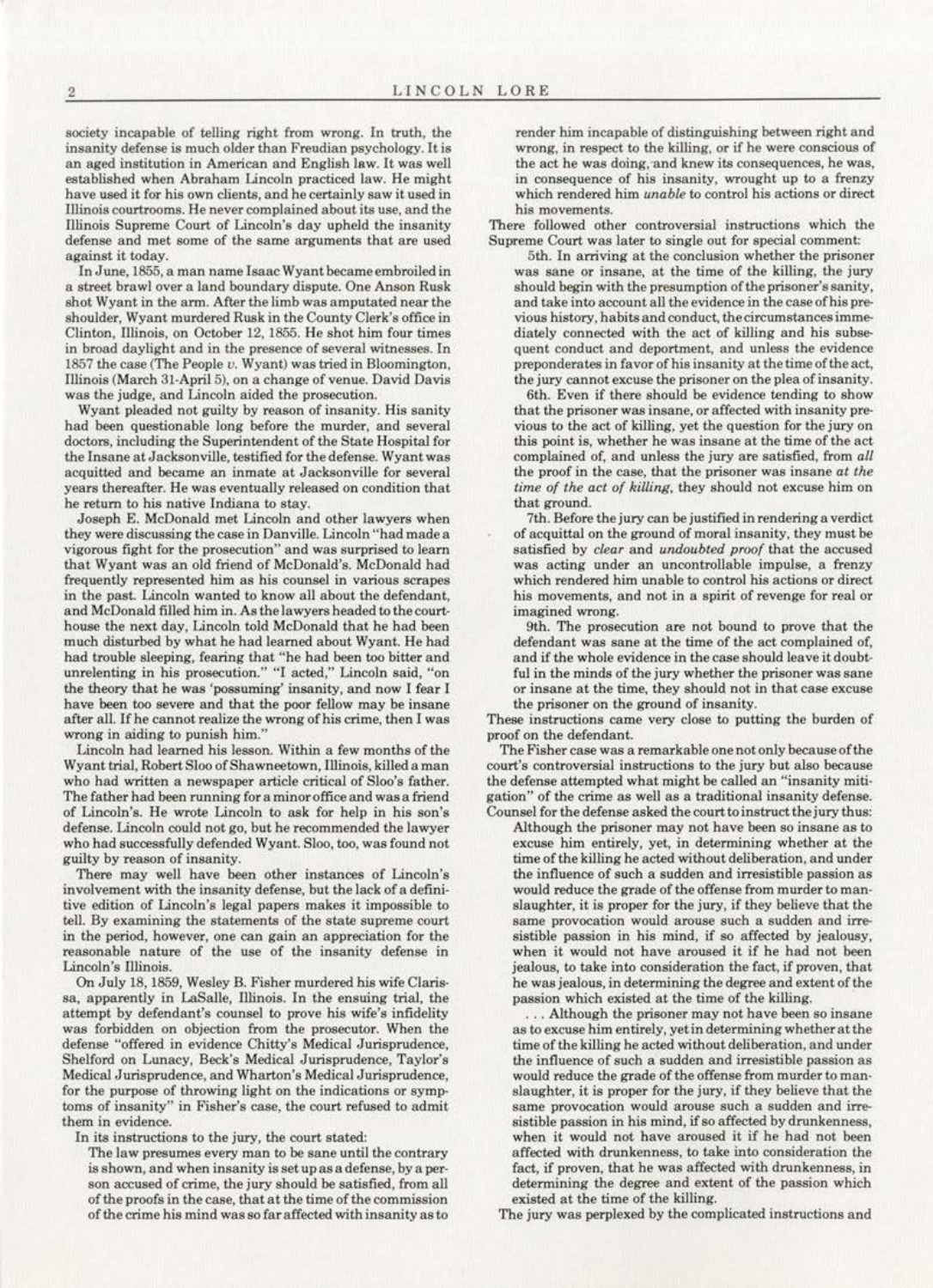

*From the Louis A. Warren*  $Lincoln Library and Museum$ 

#### FIGURE 2. Sidney Breese.

**asked for clarification from the court. One juror even asked**  whether it was "lawful for a juryman to go behind our statute **law and search the Bible to soo whether our statute Jaws are not**  void in consequence of their disagreement with the higher **law.''Thejury also wanted** *to* **k.nowwhetheritwas'rlawfu) fora**  juror to go behind the testimony and read medical books to see whether the doctors and others examined on the trial testified correctly or not." The court directed the jury to be governed by **Illinois's statutes and by the sworn testimony in the case, not**  by the Bible and medical books.

Further questions poured from the jury room. Could a jury· **man "go behind the instructions of the court and search law**  books for the purpose of finding some error in said instructions"'? No, responded the judge, "It is not the law that the jury **can go outside of the case, as given to them by the testimony and the instructions of the court, and detenninc for themselves whether the law, as given to them. is or is not the law." ln a**  final bizarre question, the foreman asked:

Is it lawful for a juror, after admitting the proof of every essential fact which constitutes a certain crime, to bring in **a different. verdict, because he, the said juror, does not**  approve of the penalty attached to the first.

**If so, how long must we remain in this worse than purga·**  tory, and be abused and villified by a fanatical *madman.*  The court said no. The judge believed firmly that the jury "must take the instructions, as they receive them from the court, to be the law by which they are to be governed in the case."

After several days of deliberation, the foreman of the jury told the judge that there was little likelihood the jury would ever reach agreement and asked him to discharge them. The judge refused, saying "that before the next term of this court. the

witnesses may be in their graves, and justice may be cheated of **ita victim." Again, the defense objected, as it had to several**  of the judge's statements. The jury finally found F'isher guilty, and the defense appealed the verdict.

The Supreme Court entertained the idea of rejecting the ver**diet because of the "loose and disconnected manner" in which**  the record of the trial was made up but decided not to because **the case involved the life of an individual. In the April term of**  the Supreme Court, 1860, Justice Sidney Breese delivered the **court's opinion.** 

The Supreme Court found little fault with most of the instruc**tions given to the jury or with the lower court's refusal to instruct the jury as the defense requested.** 

The jury [Breese wrote], in all cases where such a defense is interposed, should be distinctly told that every man is pre $sumed to be same, until the contrary is shown—that is his$ normal condition. Before such a plea can be allowed to prevail, satisfactory eviden ce should be offered that the **accused, in the language of the criminal code, was "affected with insanity/' and at the time he committed the act, was incapable of appreciating its enormity. This r-ule is founded in long experience, and is essential to the safety of the citizen. Sanity being the normal condition, it must be shown, by sufficient proof, that from some cause, it has**  ceased to be the condition of the accused.•

The Supreme Court thus appeared to endorse the idea that the **burden of proof wes on the defendant who used the insanity defense.** 

**With one of the lower court's instructions. however, Justice**  Breese took sharp exception:

Section 188 of the criminal code, (Scates' Comp. 408,) declares in the most pointed and emphatic language, that **uJuries, in all cases, shall be judges of the law and the**  fact." This power is conferred in the most unqualified **terms, and has no limits which we can assign to it. We have**  said, in the case of *Schneir* v. *The People, ante,* p. 17, that, being judges of the law and the fact, they are not bound by the law, as given to them by the court, but can assume the responsibility of deciding, each juror for himself, what the **Ia w is. If they can say, upon their oaths, that they know the**  law better than the court, they have the power so to do. If they are prepared to say the law is different from what it is declared to be by the court, they have a perfect legal right to **say so, and find the verdict according to their own notions of the law. It is a matter between their consciences and**  their God, with which no power can interfere. There can be **no apprehension of oppression to the citizen in so looping this power, for an erroneous decision of the jury against a prisoner can be corrected by the power remaining in the court to award a new trial. The jury were not bound to take**  the Jaw as "laid down" to them by the court, but had the undoubted right to decide it for themselves, and in refusing so to declare, the court erred.

Justice Breese also thought that the instruction requested by the defense which might have reduced the' crime to man· slaughter should have been given to the jury.

Thus Illinois's highest tribunal was quite willing to admit a **consideration which had a tendency to "psychologize the crime**  away," as the modern saying goes. On the other hand, it appeared to place the burden of proof in a case involving the **insanity defense on the defendant..** 

The Supreme Court of Illinois clarified their views on the **tangled question of the insanity defense in a decision handed**  down while Uncoln was President. In Hopps *u.* The People, decided in the court's April term in 1863, Justice Breese himself altered what he seemed to have said in the Fisher case, stating flatly and clearly: "When a defendant who is being tried upon **a criminal charge, sets up insanity as an excuse for the act, he**  does not thereby assume the burthen of proof upon that ques**tion. Such a defense is on1y a denial of one of the essential**  allegations against him." He added, tellingly: "And in sustain